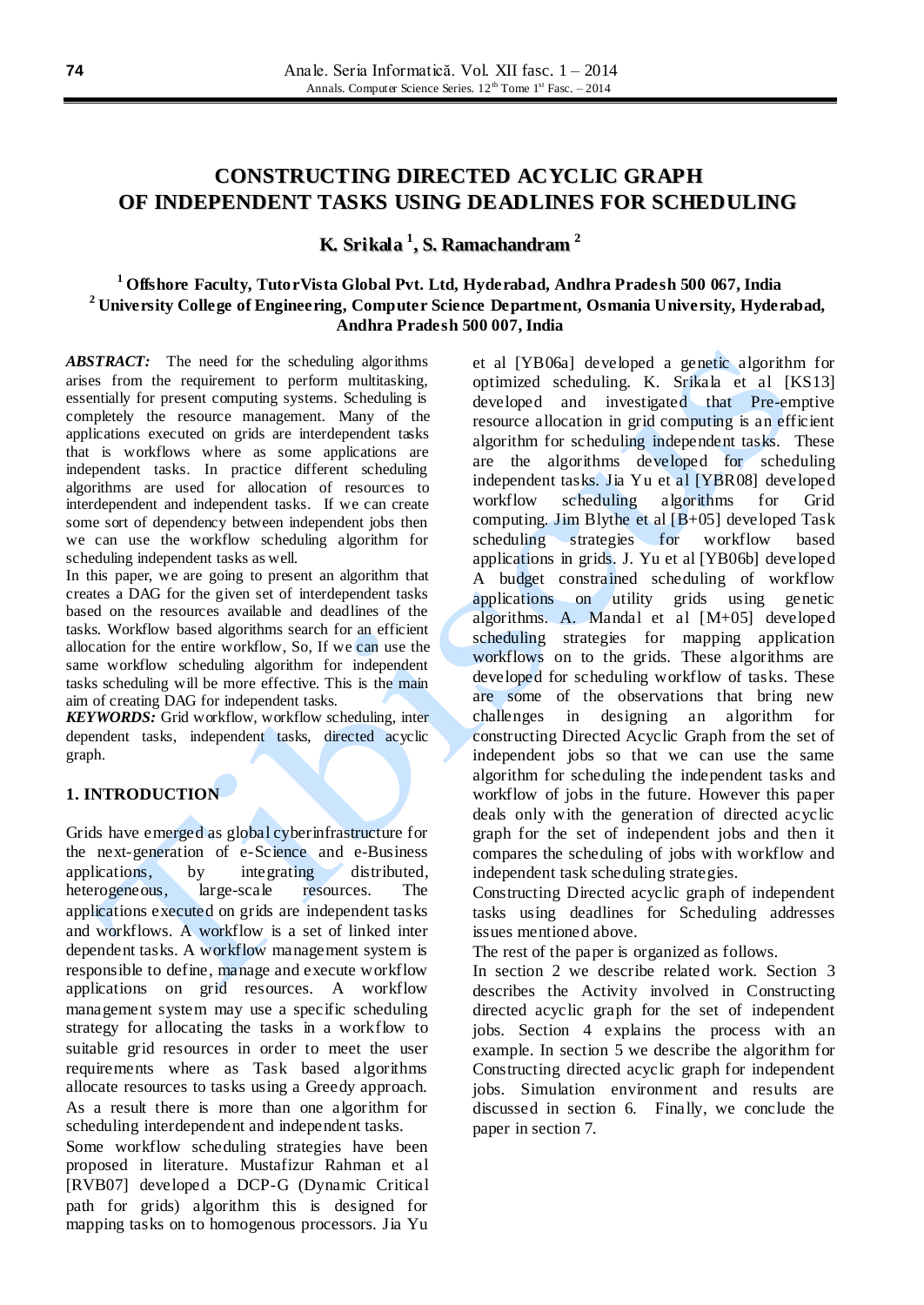#### **2. RELATED WORK**

Review of literature reveals that grid environments are more failure prone as the resources may come and go at any time. Most of the time we get data intensive applications or computational applications to be scheduled on grid. We use workflow – based algorithm for scheduling this type of tasks. The tasks may be independent or interdependent. We would like to use the same algorithm for both the tasks.

In general, a workflow application is represented as a directed acyclic graph (DAG) in which the nodes of the graph represent data dependencies among the tasks. The independent tasks are also represented by the directed acyclic graph in which we create a dependency based on the deadlines given for the set of tasks. Since scheduling is a special case of a DAG it is NP-Complete. Some of the well-known DAG generators are DIGITIZER and CCF. These algorithms generate a Directed acyclic graph for a set of independent tasks. We are going to introduce the algorithm that creates a deadline dependency using earliest deadline first among independent jobs. Constructing directed acyclic graph for independent tasks is different from other algorithms that can generate directed acyclic graphs. Other algorithms generate Directed Acyclic Graphs for interdependent tasks where as we are creating a deadline dependency between independent tasks and generate DAG for independent tasks.

Many applications require some assurances of quality of services (QoS) like results to be delivered before the deadline. Therefore, scheduling is required to be able to analyze QoS requirements specified by the user and map tasks on available resources such that the execution of independent tasks or workflow can be completed to meet the QoS constraints specified by the user. Most QoS constraint based workflow scheduling is based on either cost or time constraints. Constructing directed acyclic graphs of independent tasks using deadlines for scheduling is basically deals with Construction of directed acyclic graph for independent tasks by making the deadline as the dependency between the tasks. This algorithm uses earliest deadline first for creating tasks at each level that is the task with smallest deadline is placed at the top of the directed acyclic graph. Our intention in creating DAG for independent tasks is to use the same algorithm for independent and interdependent tasks so that a workflow scheduling algorithm can be used for scheduling of independent tasks as well.

The main objectives of generating DAG for independent tasks are

i. Same workflow scheduling algorithm is used to schedule independent and interdependent tasks by completing the tasks within the deadline.

ii. Workflow scheduling algorithms improve resource owner benefits by increasing the resource utilization rate and user benefit by completing their task within the deadline.

## **3. ACTIVITY FOR CONSTRUCTING DIRECTED ACYCLIC GRAPH OF INDEPENDENT TASKS USING DEADLINES FOR SCHEDULING**

The grids are heterogeneous and dynamic environments consisting of network, storage and computing resources. The resources are sorted based on the processing power. Resources that are able to complete the given set of jobs are identified. If there are n resources n directed acyclic graphs are built for the given set of jobs. Job, task and gridlet notation is used interchangeably. Gridlet that has shortest deadline will be the root node of the graph. Thereafter, we use the same condition for adding child nodes. Figure1 show the activity involved in constructing Directed acyclic graph for the independent jobs.





In the diagram c stands for number of child nodes of a node of DAG and n is the number of resources that can complete job within deadline.

From the given set of jobs first add a root node to each DAG. Thus, there are n Directed Acyclic Graphs for n number of resources. Then from the remaining set of jobs add one child to each root of DAG and then if there are more jobs keep adding to one job for each DAG in the same level. Each time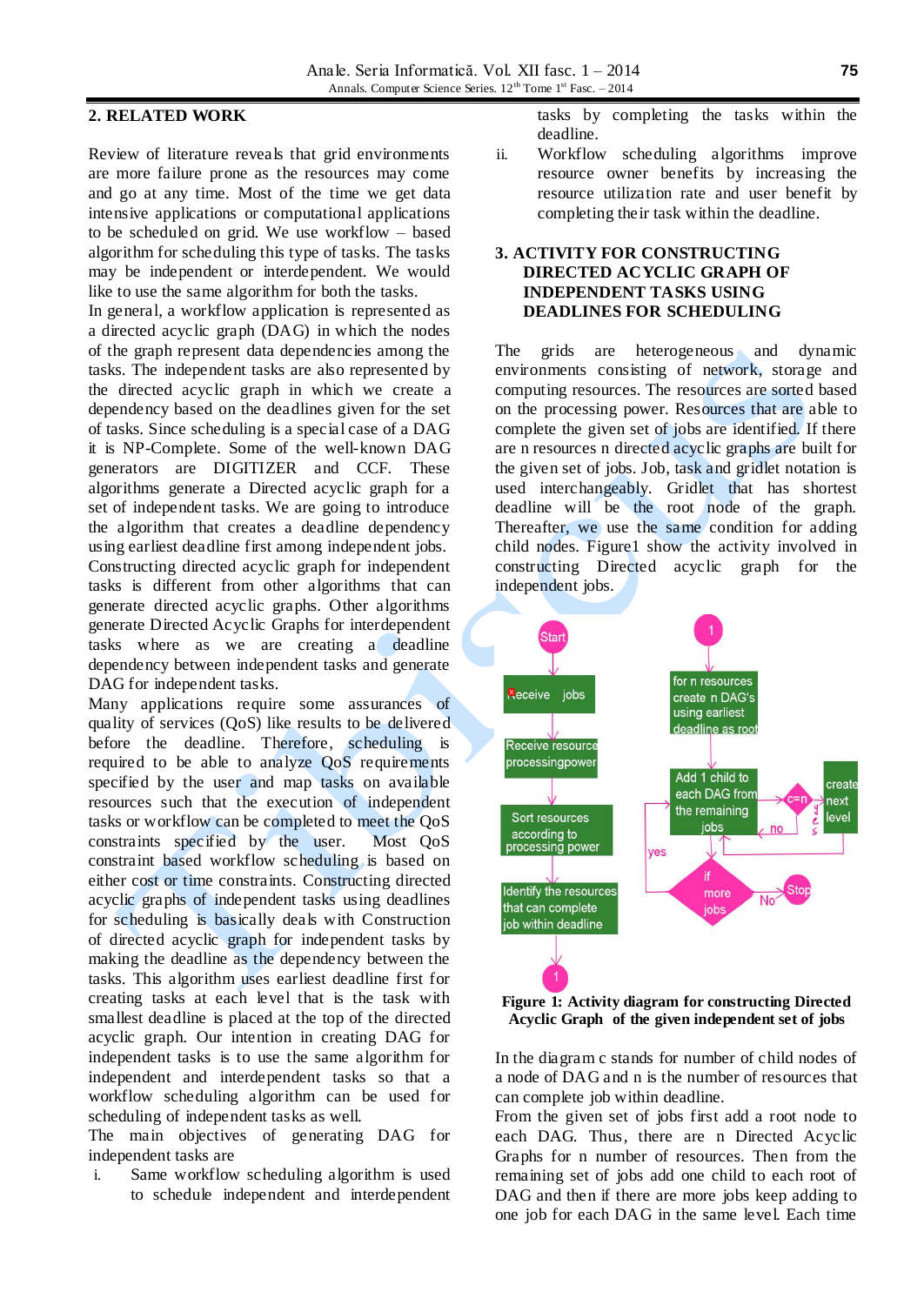while adding a child node count the number of children to each node. If children are equal to resources start adding to the next node, when the next node is not available create next level. This is the procedure used to create a DAG of the independent jobs. In this way we can model the DAG for the given set of independent jobs.

# **4. CONSTRUCTING DIRECTED ACYCLIC GRAPH OF INDEPENDENT TASKS USING DEADLINE FOR SCHEDULING WITH AN EXAMPLE**

| Job            | <b>Size (Millions</b> | <b>Deadline</b> | <b>MIPS</b>    |
|----------------|-----------------------|-----------------|----------------|
|                | of instructions)      | (sec)           | /Sec           |
| J1             | 12                    | 9               | 1.33           |
| J <sub>2</sub> | 8                     | 10              | 0.8            |
| J3             | 6                     | 8               | 0.75           |
| J4             | 9                     | 5               | 1.8            |
| J <sub>5</sub> | 3                     | 8               | 0.375          |
| J <sub>6</sub> | 9                     | 6               | 1.5            |
| J7             | 14                    | 3               | 4.66           |
| J8             | 11                    | $\overline{2}$  | 5.5            |
| J9             | 8                     | 4               | $\overline{2}$ |
| J10            | 7                     | 5               | 1.4            |
| J11            | 3                     | 9               | 0.33           |
| J12            | 6                     | 3               | $\overline{2}$ |
| J13            | 4                     | 1               |                |

**Figure 2a: Given set of jobs with their size and deadline**

Figure 2a shows the Jobs arrived at a given interval of time. Size of the jobs is given in Millions of instructions per second. The deadline for each job is given in seconds. The last column shows the number of millions of instructions executed per second in order to complete the job within the deadline.

We are having four resources available at the time when the above jobs arrived. Then, for the above set of jobs four Directed acyclic graphs are generated. The following are the Directed acyclic graphs generated for the given set of jobs.



**Figure 2b: Directed acyclic graphs generated for the set of jobs shown in figure 2a**

While creating the directed acyclic graphs the algorithm takes root nodes in descending order of Millions of instructions per second. As we have four resources there will be four roots and they are J8, J7, J13 and J9. J 12 is also having the same millions of instructions per second, but we start retrieving from the beginning. Hence, J9 is the root node. Once the root nodes are added the next four jobs are extracted from the list and added one to each of the directed acyclic graphs at the next level. We continue adding to the same level till number of children at each level is equal to number of resources available at the time of creating directed acyclic graph. Once children at each level is equal to number of resources we start adding the jobs to the next level. This is the procedure involved in creating directed acyclic graphs for the independent set of jobs. This way we are creating directed acyclic graphs and any workflow scheduling algorithm can allocate resources for the jobs shown in figure 2b.

#### **5. CONSTRUCTING DIRECTED ACYCLIC GRAPH FOR THE GIVEN SET OF INDEPENDENT JOBS**

The following is an algorithm for constructing directed acyclic graph for the given set of independent jobs. The sorted list contains fourth column of figure 2a and r is the number of resources available at that particular instant. Level indicates to which level we are adding the nodes of the list. Figure 3 shows the algorithm for the procedure described above.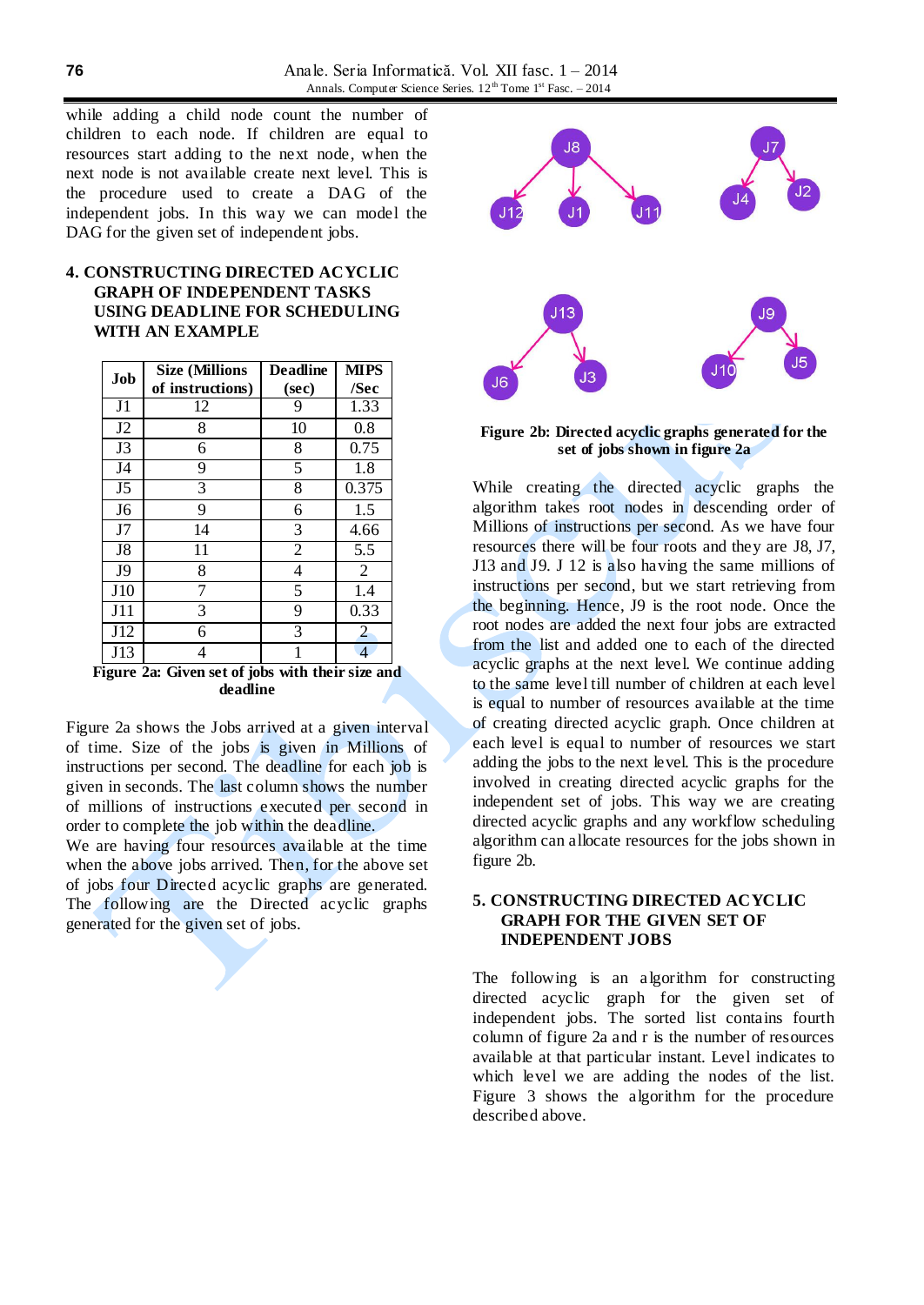

#### **Figure 3: Algorithm for Constructing directed acyclic graph of given set of jobs**

The algorithm shown in figure 3 generates directed acyclic graphs equal to the number of resources available. The directed acyclic graphs constructed are used in scheduling of independent jobs. The main idea behind creating such a set of directed acyclic graphs is to make use of the same scheduling algorithm for workflow of jobs and independent jobs.

#### **6. SIMULATION ENVIRONMENT AND RESULTS**

The Algorithms for comparison DCP-G (Dynamic Critical path for grids) and GA (genetic algorithm) are implemented on a machine based on Pentium 1.6GHz with 120GB HDD and RAM of 1GB on Microsoft Windows XP. This experiment is carried out on a simulated grid environment provided by GridSim.

The Simulation environment consists of resources. There are four resources having different processing capabilities in terms of Millions of Instructions per Second (MIPS).

PRAG is compared with DCP-G and GA the results are recorded on graphs.

We evaluate the scheduling decisions on the basis of number of gridlets completed in the given amount of time. The resources that can complete the execution within the deadline are identified and then they are sorted in descending order if the prior constraint is time, when the prior constraint is cost the resources are sorted in descending order.

The following are the graphs drawn for comparison. Figure 4a shows the graph between number of jobs and total number of rejections.

From the figure we can see that workflow scheduling algorithm is more efficient than scheduling independent jobs by using greedy approach.



**Figure 4a Graph between number of jobs and number of rejections**



From figure 4b it is evident that resource utilization is high in workflow scheduling algorithms like DCP-G and GA than independent job scheduling algorithm like PRAG.

Based on the results shown above and literature survey we found that there is a need to develop a workflow scheduling algorithm that creates workflow for the independent set of jobs and allocates resources for the entire workflow.

## **7. CONCLUSIONS AND FUTUREWORK**

In this paper we have presented a new technique for constructing a directed acyclic graph for the set of independent jobs given at a particular interval. We also tested the given set of jobs using PRAG, DCP-G and GA. We have observed that workflow scheduling algorithms like genetic algorithm and DCP-G are more efficient in terms of resource utilization. The number of jobs rejected are very less